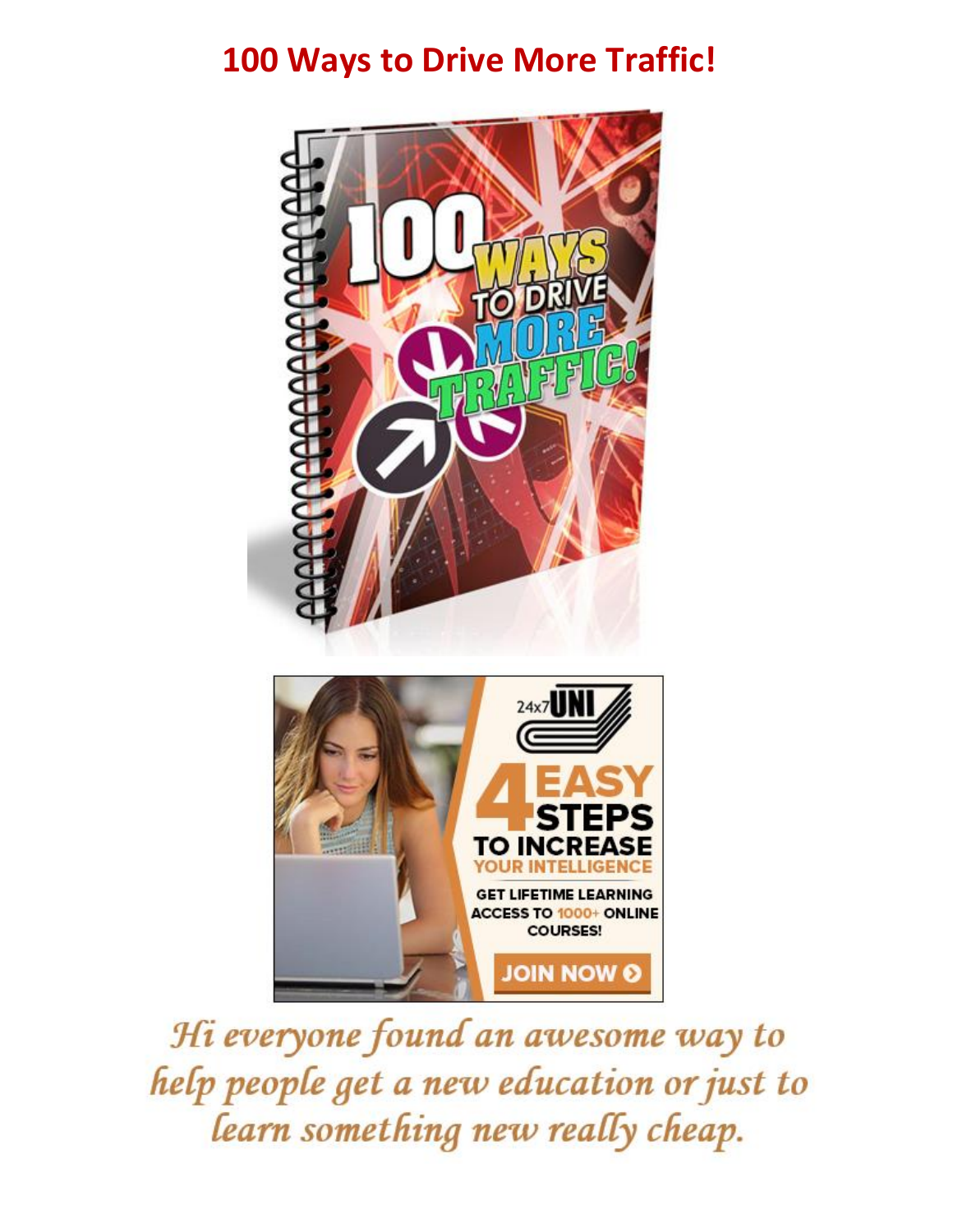# **1. Write a Roundup Post**

A roundup post is an entry that speaks about a group of people in your niche. This strategy is used to build relationships with influencers in your niche. Let them know that you are reaching out to them and promoting their content. More often than not, this leads to them returning you the favor by blogging or tweeting about you. If they are indeed influential in your niche, their return of favor will be sending massive traffic your way.

# **2. Interview Experts in Your Niche**

If you can get interviews with experts in your niche, your credibility will be greatly boosted thus generating more traffic. All you have to do is ask: email experts a list of questions that is relevant to your niche and get some great content from their answers. At the same time, build relationships with these experts because you never know when a powerful partnership will come knocking at your door.

# **3. Twitter Traffic**

Twitter can be a huge source of traffic for you if you know how to build your Twitter network on a daily basis. Your goal with Twitter is to network and build relationships and these relationships can lead to more traffic. One Twitter post can become so viral that it can send tens of thousands of visitors to your sites if done in the right manner.

# **4. Create a Facebook Page**

Studies have shown that people are spending more time on Facebook than any other website on the internet. By being in front of such traffic, you have the best chance of being seen on the vast web. Create a Facebook Page for your website and install a "Like Box" into your website so that your visitors will know you are on Facebook and join as a fan on your Facebook Page.

# **5. Create an Infographic**

If you are great with design, you can take the statistics of any topic and create an infographic to represent the figures. Infographics can go viral very easily as people like to share them all over the web. Do remember to include your website URL within the infographic so that you can get the traffic when it is re-blogged elsewhere on the internet. You know what? Forget about being great with design, you can outsource it to someone else to get it done for you!

# **6. Create a .pdf Cheatsheet**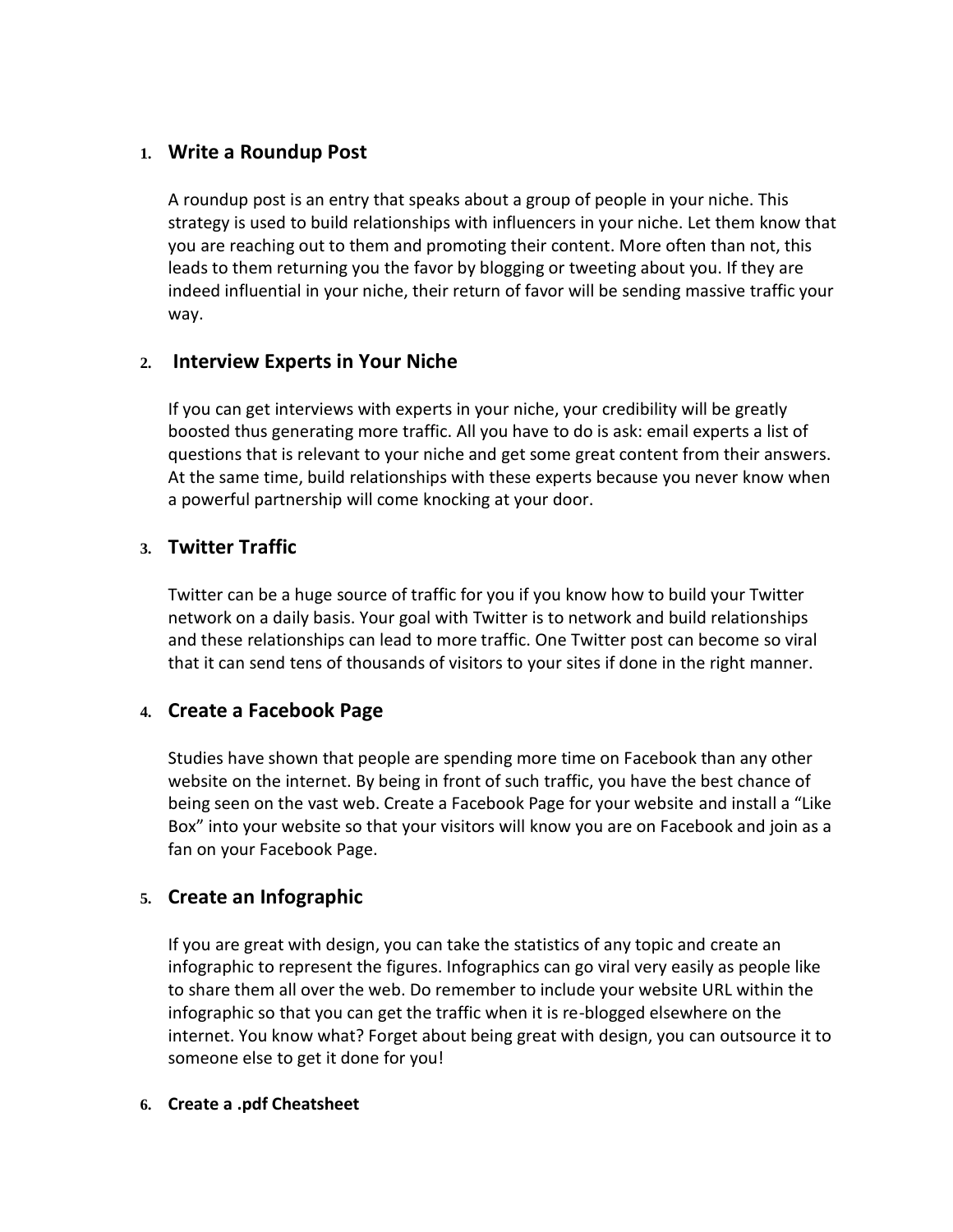Create cheatsheets with important information about a certain topic and include your website URLs where possible inside the document. People love content such as this and there is a very good chance that it will go viral being shared on the web.

#### **7. Create a Memorable Domain**

Domain names often give people a first impression of the website. A good domain will attract the massive amounts of traffic. The most effective domains are the .com domains.

# **8. Produce Videos on YouTube**

One of the largest search engines other than Google is none other than YouTube. Therefore, it is crucial to include YouTube in your arsenal of traffic strategies. Create your own YouTube channel. Produce and upload original videos with interesting content to your YouTube channel. Using the "annotation" feature while editing YouTube videos, you can add a call to action for viewers to go your website URL. Another strategy is to interlink your videos with annotations so as to pick up more views and more traffic. Optimize your YouTube channel by including a link back to your website in the profile information on the left panel. Here's an excellent Youtube course: **[Video Traffic](http://www.videotrafficacademy.com/)  [Academy](http://www.videotrafficacademy.com/)**

# **9. Optimize your YouTube videos with searchable keywords**

After producing and uploading interesting video content to YouTube, optimize your YouTube videos by tagging your video with searchable keywords. For phrases, remember to include the quotation punctuation:" "

#### **10. Add video responses to YouTube videos**

Find other videos uploaded on YouTube that are related to your video content by searching your keywords in the YouTube search engine. Select the popular videos with many views and add a video response to that YouTube video. You can find this option near the comments section. Here's an excellent Youtube course: **[Video Traffic Academy](http://www.videotrafficacademy.com/)**

# **11. Syndicate your Videos with TubeMogul**

TubeMogul is a video marketing platform for syndicating video content to other video sites. Although the bulk of your video views will come from YouTube, you will also be able to generate a considerable amount of niche traffic to your site by syndicating your video content to smaller video sharing sites. Do remember to include a link back to your website in your profile while setting up accounts on the different video channels.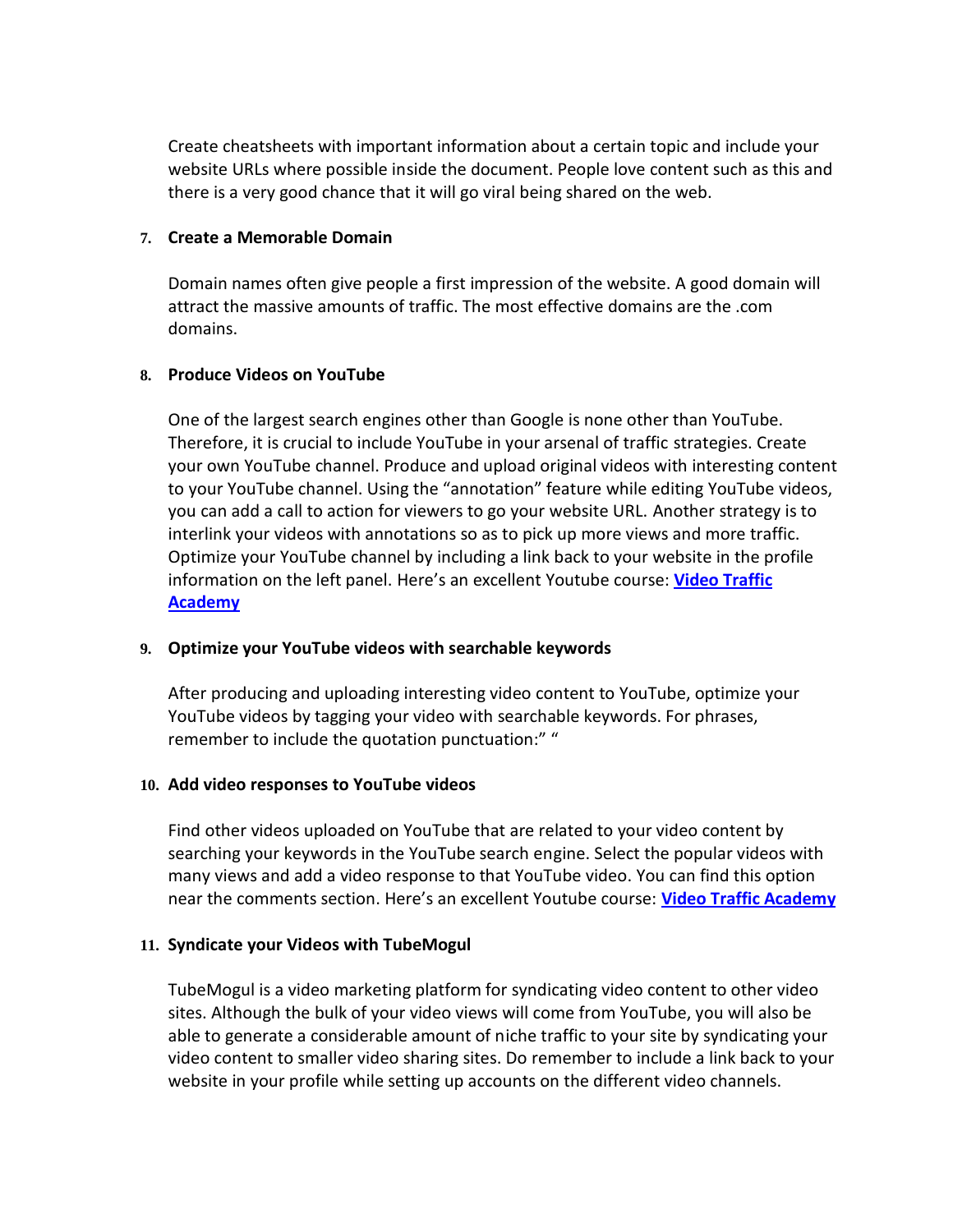#### **12. Watermark your Videos**

To watermark your videos is placing an image overlay, which links to the URL of the domain you want to drive traffic to, on top of a video. This can be done using a video editing program, more specifically, a screen capture video software like Camtasia. This software works well on PC and MAC and even comes with a free trial of 30 days.

# **13. Screencast Videos**

Creating screencast videos is an effective way you can use to drive traffic to you website. One strategy is to attach a screencast near the end of the video to persuade visitors to check out your website. Talk about it for short while, pointing out the cool things visitors can find on your website. Some software I would recommend is Camtasia or Jing.

#### **14. Write Guest Posts**

Many bloggers or webmasters have audiences to their websites amounting more than your own. Approach these people and ask them if they would like for you to write a post for their blog. Not only will you possibly get traffic flocking to your site, it will also get you quality backlinks that will bosst the ranking of your site on Google. In addition, you would have made a friend or friends and build relationships in the process.

#### **15. Build an Email List**

Building an email list enables you to drive traffic at the click of a button. With a substantial number of subscribers in your email list, you can also build a community around your site or even your niche and eventually make sales after you have established relationship with your list. However, it takes time, effort and the right strategies to attract people to subscribe to your list. Also, it is essential to use an autoresponder service to build your email list. You can check out [Aweber,](http://www.aweber.com/) [iContact](http://www.icontact.com/) or [GetResponse](http://www.getresponse.com/) for autoresponder services as mentioned.

#### **16. Use Squeeze Pages**

A squeeze page is a landing page used to capture prospective leads on the internet who are interested in what you have to offer. In this way, you will build a traffic getting list very quickly.

#### **17. Write a Free eBook**

An eBook is a book-length digital publication read on computers or other electronic devices. They have a high perceived value and are a great way to build a huge email list. To create an eBook, you just have to copy and paste blog posts you already have written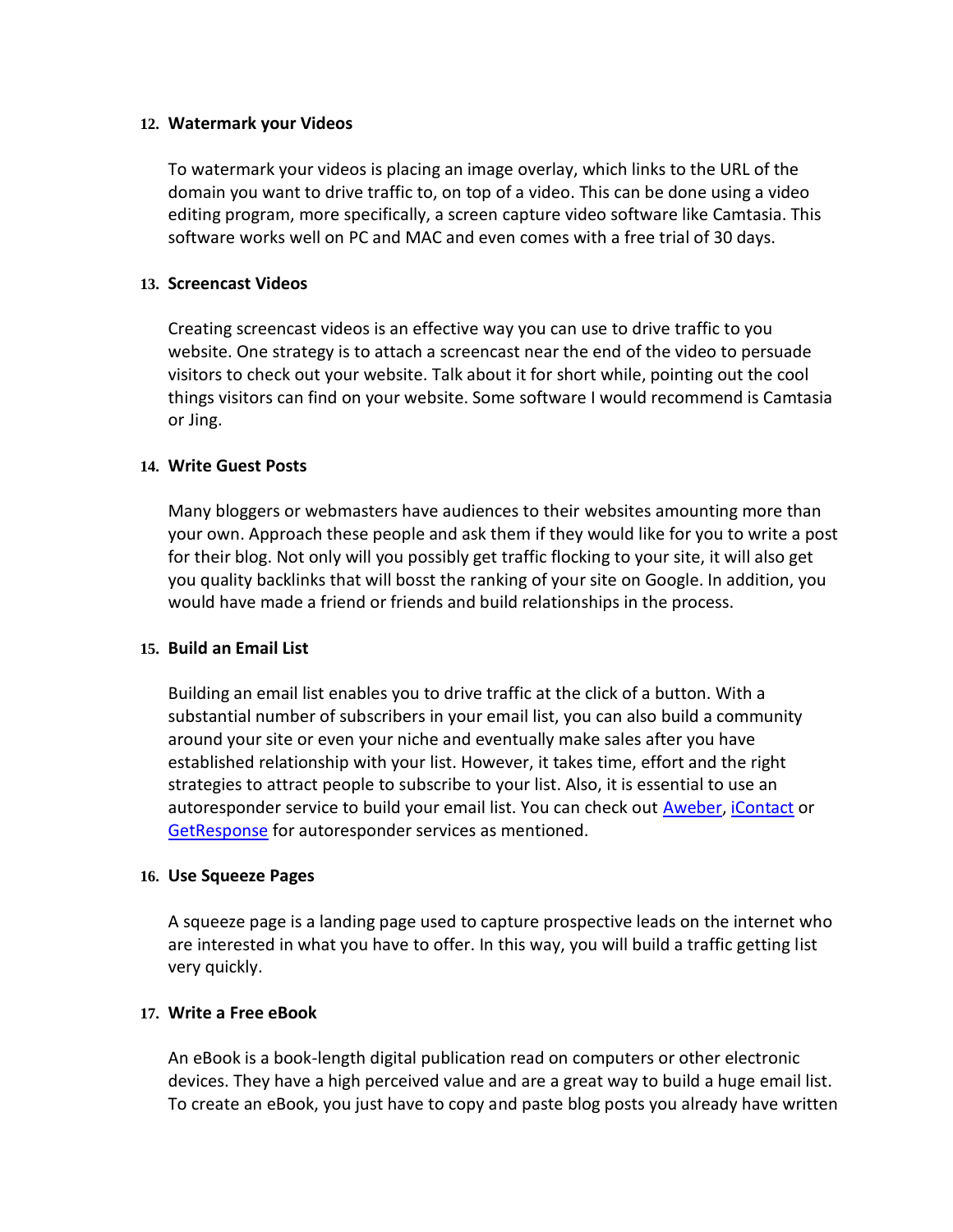into a document and convert it into a PDF. Give away this eBook for free in exchange that people subscribe to your email list.

# **18. Submit your eBooks to eBook directories**

Once you have written your eBook, submit it to eBook directories. eBook directories work similarly with other online directories. They simply list a number of eBooks on their directory and people actually visit these directories to find information. In this way, not only do your website gain more traffic, people also get to know you as an author. The key to making it viral is to provide great and interesting content.

# **19. Set up an Autoresponder Email Series**

Having an email list is not enough, there needs to be a strategy to get your marketing and promotion messages across to your list. An autoresponder is an email marketing tool that once set up will automatically send emails to a subscriber in specific time intervals after they sign up to your email list. Setting up an autoresponder email series requires some thought and organization. Ideally, your autoresponder emails should contain content for every important article on your blog and each email should have a call to action designed to get the reader to click through to your site.

# **20. Create an Ecourse**

An easy yet effective way to start your email series is by offering a 5-day / 7-day email course where you send emails automatically for the next 5/7 days to build a strong relationship and trust with your subscribers. Include links in your email for them to revisit your website. Once you have built a substantial list of raving subscribers, you will be able to create a sustainable amount of traffic that is going to your website.

# **21. Create Epic Content**

People love to read content that delivers immense value to them. Therefore, to attract the bulk of traffic to your website, your content must be well thought out and researched, outdoing competitors' efforts in a particular area.

# **22. Give Away Free Stuff**

One very effective way of making your content viral is to give away free stuff. You are able to drive massive amounts of traffic to your website, generate leads for your business and even make sales later by giving away high quality free stuff on the front end of your sales process.

# **23. Submit Your Site to Feedburner.com**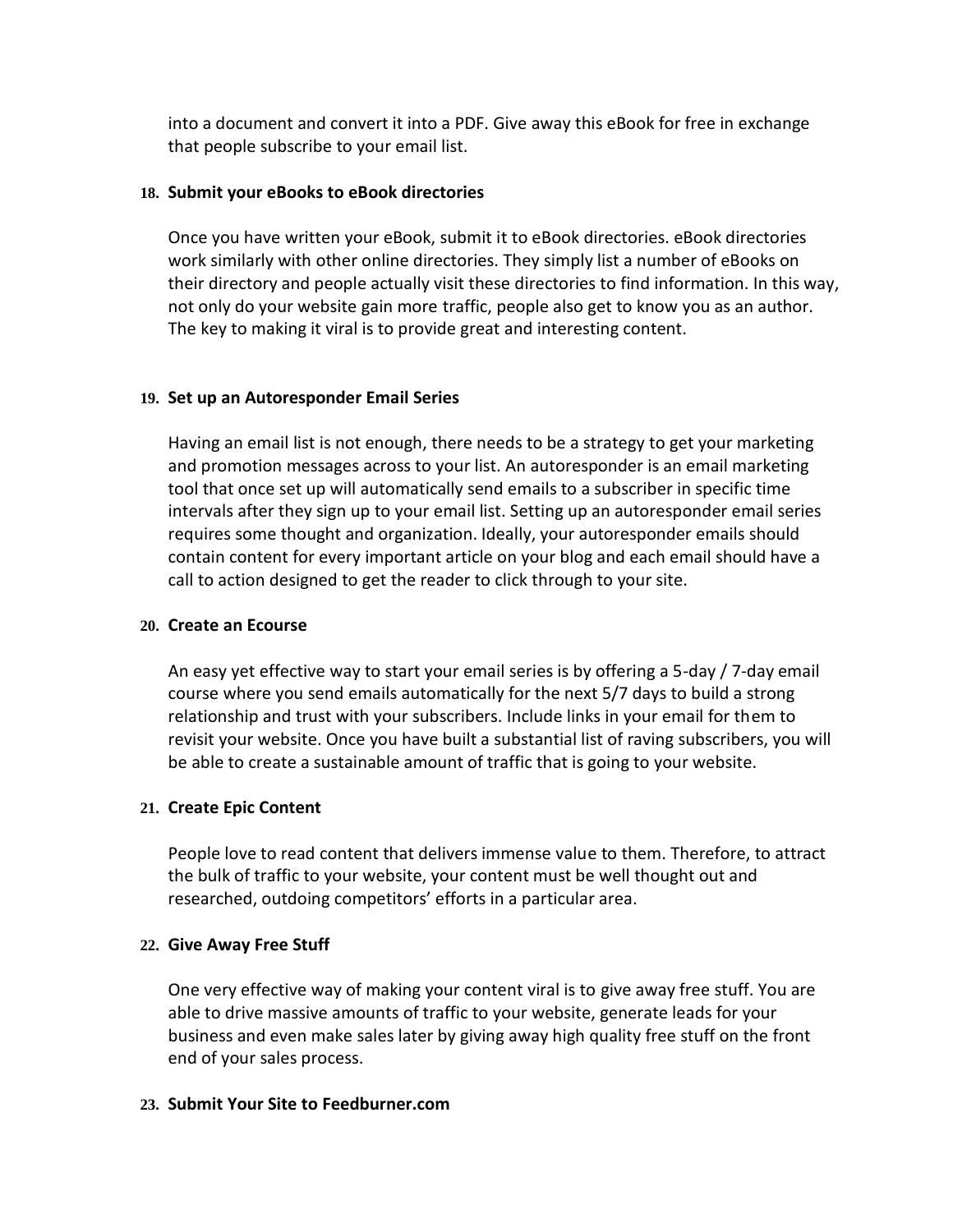Another way to get more traffic is to let your website be more accessible through RSS feeds. Feedburner is a web feed management provider owned by Google that takes your RSS feeds and makes it easily accessible to a variety of RSS readers. You can also use the service to track the subscribers on your feed, optimize the content in your feed as well as use different ways to publicize your feed with widgets.

# **24. Participate in forums and add a compelling message in your signature**

Forum posting is one of the ways to increase the traffic to your website. When you participate in forums which are on topics surrounding your niche or website content, give value-adding comments and participate actively in the discussions. Add a persuasive message in your signature to attract forum members to visit your website.

# **25. Become an active user on StumbleUpon**

StumbleUpon.com is a discovery engine that finds and recommends web content to its users. Its features allow users to discover and rate Web pages, photos, and videos that are personalized to their tastes and interests using peer-sourcing and social-networking principles. It is thus a very good platform for you to promote your website and get more traffic.

# **26. Use keywords in your title tags**

If you want to get more traffic to your website, it is crucial to know where all that traffic is coming from. Majority of online traffic finds content on search engines using keywords hence the first step to get found on search engines is to include keywords into your website. We call this process On-Page Search Engine Optimization. One element to include keywords in is in your title tag, the title of your website. There are many other elements to search engine optimization.

# **27. Hold a Contest for Subscribers**

Organize contests where you give away prizes to winners. You can do this as a one-timeonly or monthly contest. The bigger your gift, the more buzz you generate online and hence the more traffic to your site from those who sign up. Here's an excellent contest script: [Contest Burner](http://www.contestburner.com/)

#### **28. Retweet Contest**

If you are active on Twitter, you might have seen some of the marketing tactics in Twitter campaigns. One idea is that you could hold a contest to make the entry based on tweeting a certain link. Using backtweets, you can track those who have tweeted your link.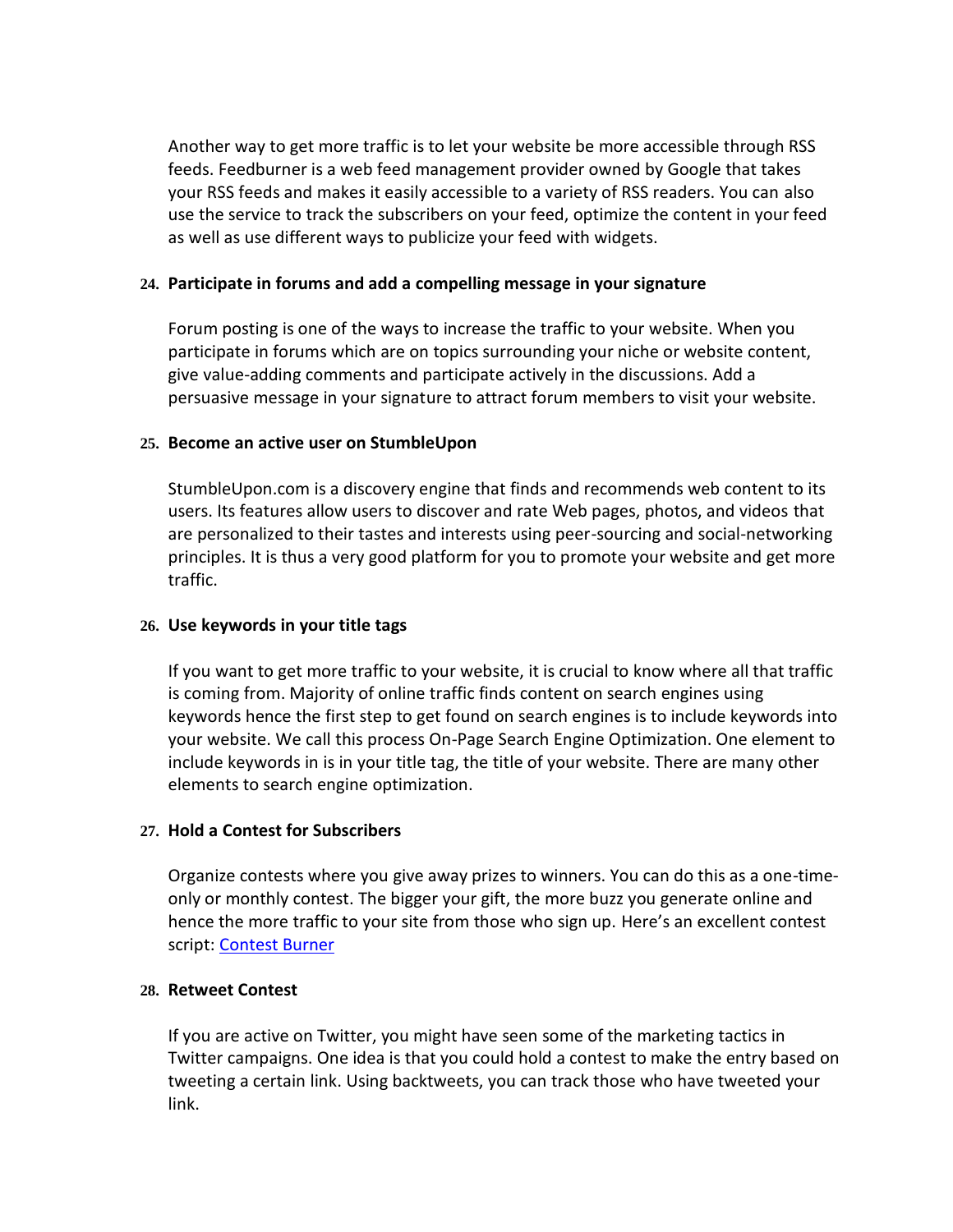#### **29. Content Contest**

Ever finding it hard to write content? You can hold a Content Contest where you ask users to answer a question to enter a contest and the best answer wins a prize. Not only will you get a massive amounts of traffic because the contest prizes attracts people, when the contest is finished you should have a healthy article filled with insightful responses to any question you want.

# **30. Traffic Contest**

An easy way to effectively get your website ranked and found on search engines is to hold a SEO contest where the person who sent the most traffic to the contest page wins an awesome prize. This can be done is by each user having their own bit.ly url. All bit.ly urls have built in analytics that can be accessed by adding a + to the end of the link.

# **31. Make your blog available on Kindle**

The Amazon Kindle is an e-book reader which uses wireless connectivity to enable users to shop for, download, browse, and read e-books, newspapers, magazines, blogs, and other digital media. With more than 54 million hits a month, Amazon is the ultimate traffic-driver; even if you never own a Kindle you should make your blog available on Kindle as it will position you as an authority in your field**.** Here's a guide on Publishing on Kindle: **[Kindle Publishing Made Easy](http://kindlepublishingmadeeasy.com/)**

# **32. Create an ezine/newsletter**

An ezine is a magazine and newsletter distributed by any electronic method, for example, by electronic mail. Studies have shown that there is a very large readership on the internet. If you were to grant free access to your online content through an ezine/newsletter, you will quickly attract the targeted attention to what you have to offer. Hence, creating an ezine/newsletter is a good way to get more traffic.

# **33. Set up a page on Hubpages.com**

HubPages is an online space for you to share your advice, reviews, useful tips, opinions and insights with hundreds of other authors. One of the 50 most visited US sites on the Internet, it is where you can get more traffic to your main site if you are able to get the attention of the ready traffic there by contributing interesting and value-adding content.

# **34. Set up a Squidoo.com page**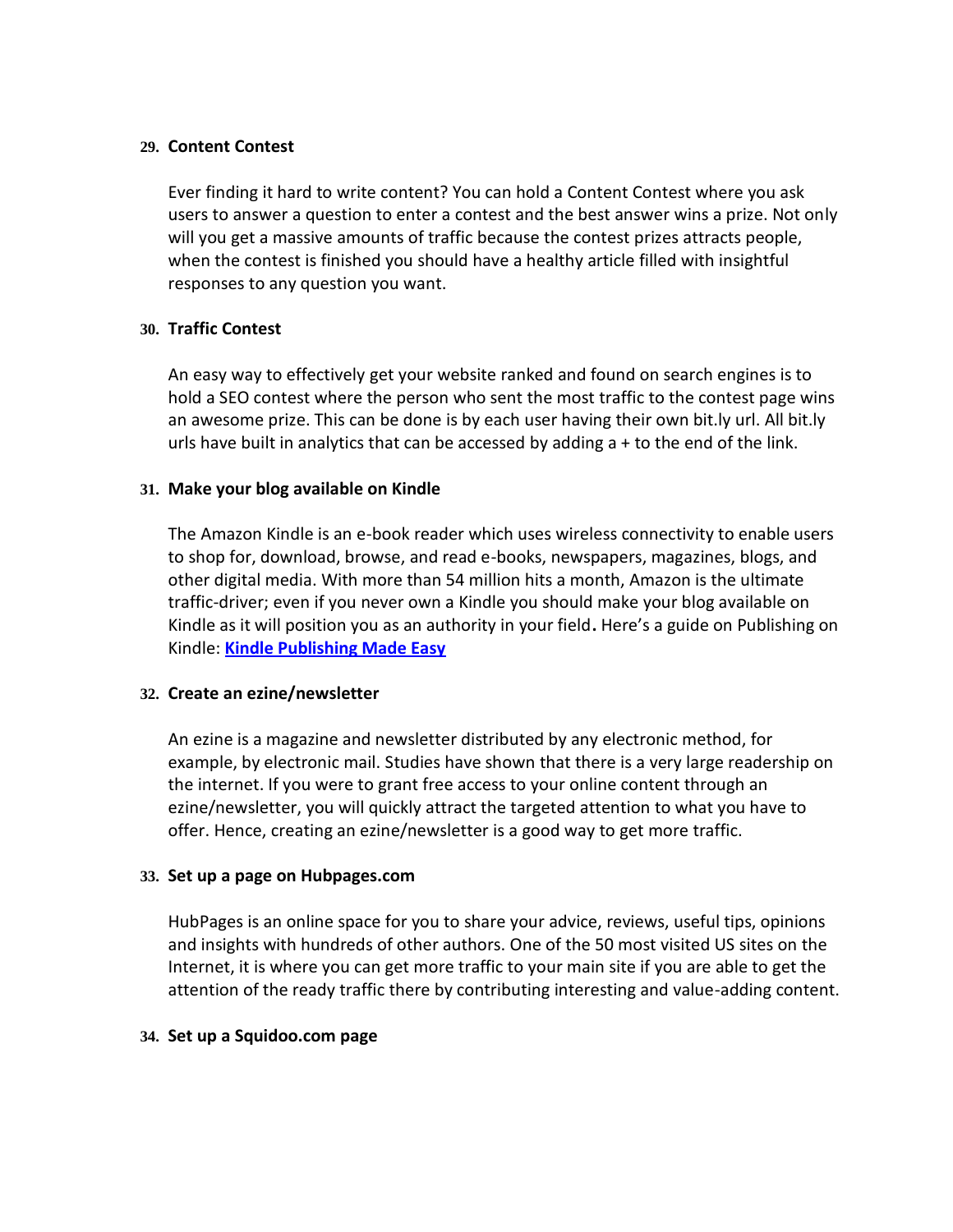Squidoo is similar to HubPages where you can create "lenses" that tend to rank very well in the search engines. Provide a link back to your website and that you will get you more traffic to the site.

#### **35. Install the Alexa toolbar on your browser**

The Alexa Toolbar is a Firefox extension that is used by Alexa to measure website specific statistics. It is crucial to install the Alexa toolbar because Goggle uses Alexa's Information for ranking and indexing. After installing the toolbar, surfing your own site will absolutely help you get your sites indexed by Google more quickly.

#### **36. Install Social Sharing Plugins**

Install social sharing plugins like Facebook and Twitter sharing buttons. *Share this* is one service that offers you to share content on Facebook and Twitter and other content hubs. Always add links to your Twitter updates and use other pages other than your Home page, like your About page, as a landing page. This is help you to gather more traffic to your site.

#### **37. Set up a Facebook business page**

Set up a Facebook business page to join in the conversation with Facebook users. You can send updates to your fans, which will show up on their home pages. You will also have access to insights and analytics of your fan base. The good thing about having a Page is that you can have an unlimited number of fans while individual accounts can only accommodate 5000 friends.

# **38. Participate in and/or create Facebook groups**

You can find your niche market by browsing through Facebook groups. Once you find a group relating to your niche participate in it and get yourself known to their members by giving value to the group. Make your website URL known. Soon enough, people will start noticing you and traffic will flock to your website. Alternatively, you can create your own Facebook group as well, so that you have total freedom to do what you want in your group.

#### **39. Set up events on Facebook**

Facebook events is an application on Facebook that helps you to organize events. It is a great way to get more traffic because by leaving all the default settings the way they are – that is, allow guests to invite others, upload photos, write on the wall, etc., every one of these activities creates news items that go out into the feeds of those individuals and their friends. This means that your content / event will go viral very fast on Facebook.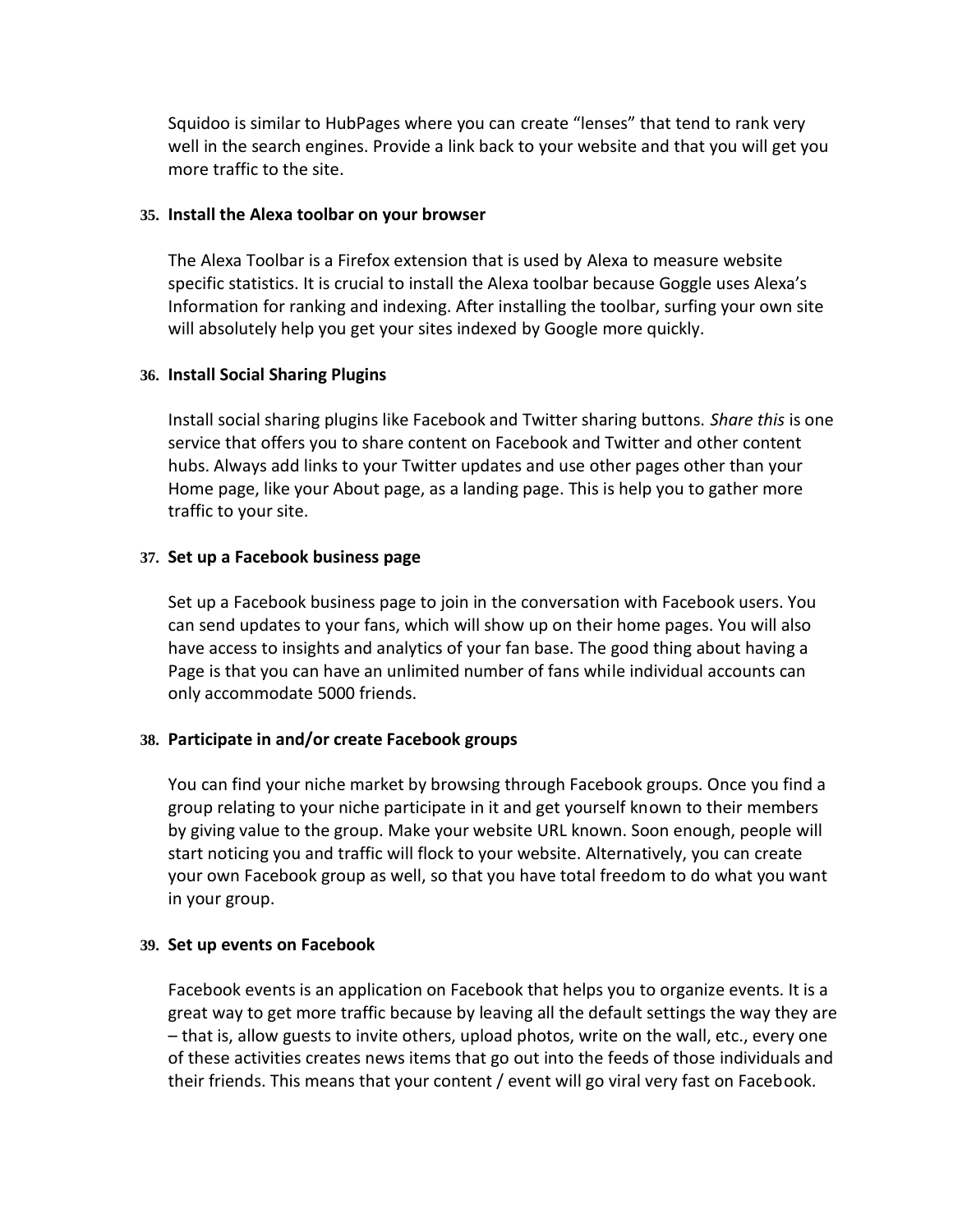#### **40. Take advantage of Mobile Traffic**

With the increasing number of smart phone users around the world, you should take advantage of the amounts of mobile traffic by optimizing your content for mobile. Here's an excellent course on mobile marketing: [Mobile Monopoly](http://www.mobilemonopoly.com/)

#### **41. Install a Forum**

Forums are a great way to get more traffic to your site. By building a forum, you are also building a community around your site where people can organize discussions and just hang out at your site.

# **42. Post Links on highly visible Facebook Pages**

Popular Facebook Pages usually allow you to post on their Wall because they want to welcome active discussions on the page. Take the opportunity to post your link on their Facebook Page wall so that you can get the massive amount of traffic already there to your site. It is, however, strongly advisable for you to give constructive and valuable content while posting on their walls so that your content will not be deemed spam and prevent you from being ousted from the page.

# **43. Add your Site to Directories**

Most directories offer the free option to add your URL to their listings. You will be able to pick up some high quality backlinks by adding your site to directories. This is to get your site ranking well on Google.

# **44. Add your Blog to Blog Directories**

Blog-only directories will get you more link juice and traffic from people who are browsing the directory. So, do add your blog URL to blog directories to increase your site exposure.

# **45. Build Links with Other Web Masters**

Another effective way to get more traffic is to put your website link on another website related to your niche. Most webmasters don't mind doing a link exchange with you if you are to provide a reciprocal link on your site as well. In this way, Google sees the links as two way links. However, one way links are perceived to be more powerful than two way links. Therefore if you have two sites, build links with other bloggers by linking them with one site and having them link to the other. This way you and the blogger both get one way links. If you have three or more blogs you can apply this same strategy internally.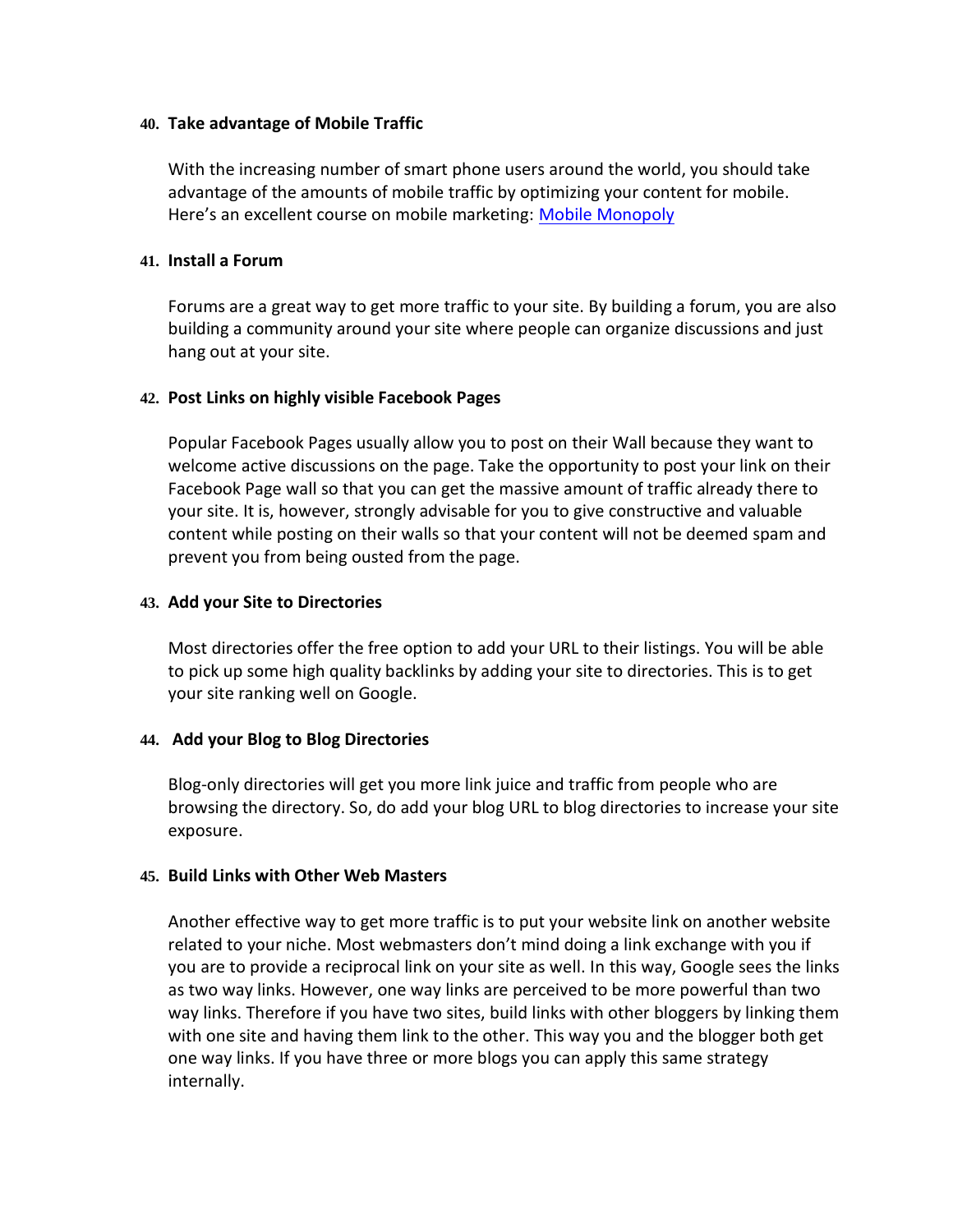#### **46. Do Ad Swaps with Other People in Your Niche**

Cross promote by doing ad swaps with someone in your niche to get more traffic and build a substantial email list. Firstly, find someone in your niche with a similar sized email list. Send an email about their opt-in offer to your list, and they will reciprocate by sending an email about your opt-in offer to their list. Here's a place where you can find adswap partners: [http://www.safe-swaps.com](http://www.safe-swaps.com/)

# **47. Submit Press Releases**

A press release is a written or recorded communication directed at members of the news media for the purpose of announcing something newsworthy. They may be a old school technique, but press releases still work. Here's an excellent software that will help you with your PR submission: [Press Equalizer](http://www.pressequalizer.com/)

# **48. Find JV Partners**

Partner with other people in your niche to promote your products or services.

# **49. Conduct Proper Keyword Research**

Keyword research help you to find relevant keywords that are high in demand but low in level competition. Use the Google Keyword tool to gather this information and then use it for search engine optimization or cost per click campaigns to get your website ranked to be found my prospective customers. Or you could use an awesome Keyword Research software like: [Micro Niche Finder](http://www.micronichefinder.com/)

# **50. Google AdWords**

Pay Per Click advertising is also very effective in getting more traffic to your site. It is highly recommended if you have a sales funnel that more than pays for the cost of the traffic. Avoid PPC advertising if you do not have a product that you are already making sales with.

# **51. Facebook Ads**

Facebook ads allow you to target your specific market according to their demographics, geographical residence and the users' preferences. As a result of Facebook's large user base, you have a large group to market to even if you narrow it down to your niche.

# **52. StumbleUpon Ads**

StumbleUpon Ads are great if your content is very entertaining and controversial because it can start going viral very quickly.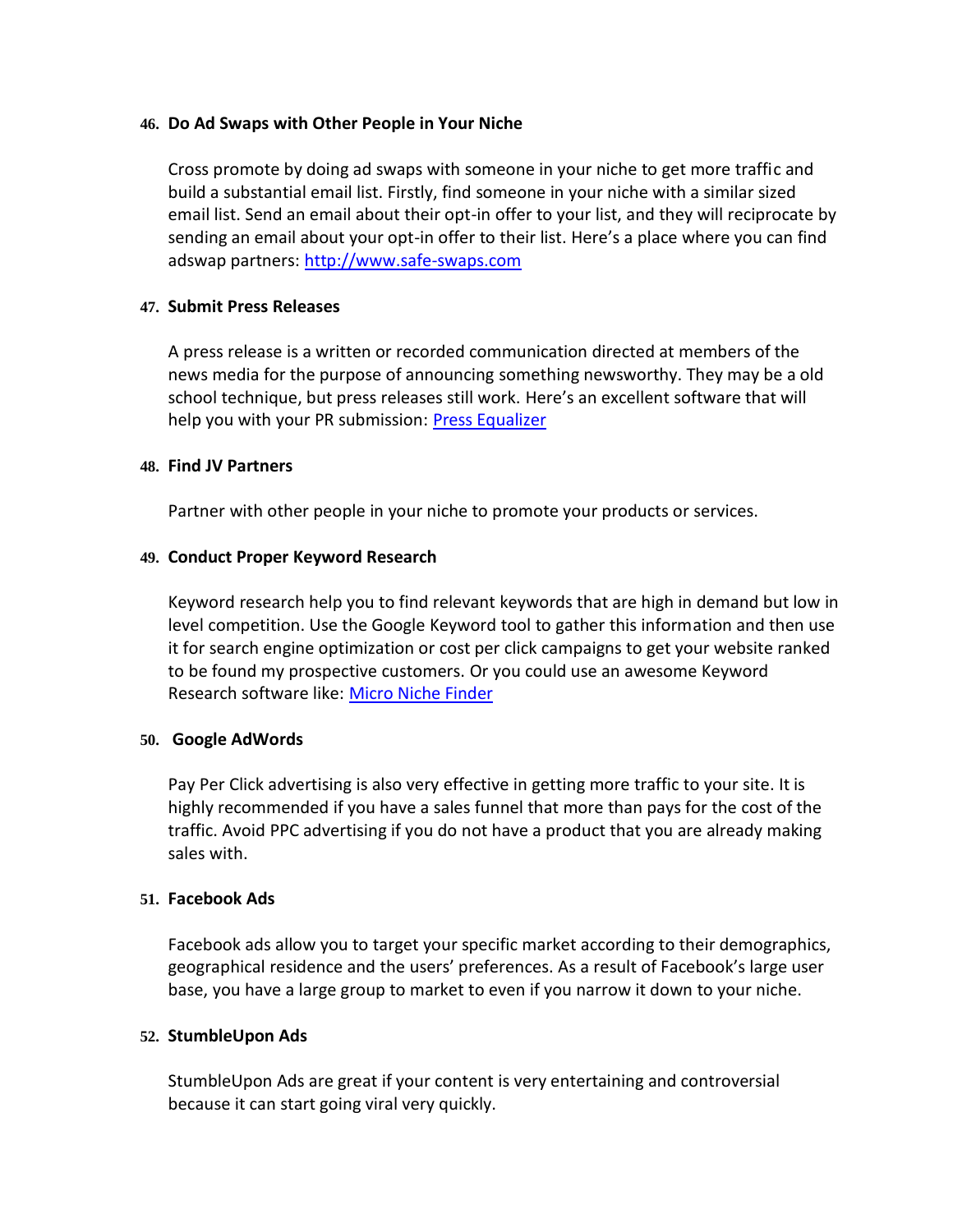# **53. Upload your power-point presentations onto Slideshare.net**

Create interesting and eye-catching presentations. Upload it onto Slideshare.net and include the URL or links of the sites you want to send traffic to in your slides.

#### **54. Post trainings on Learnable.com**

Do you have knowledge on certain topics others are looking to learn? Create online courses and upload them to Learnable.com and watch your content go viral. Courses can come in the form of videos, articles, project files or just answering questions.

# **55. Do video interviews of influential people in your industry**

Video interviews are great to promote your website and get more traffic. Do video interviews with influential people in your industry so you have the credibility factor to attract your niche market to actually watch your video. What's more, the content comes easily by the answers the person gives. You are simply asking questions while valuable content is given by the expert.

#### **56. Join a tribe such as triberr.com**

Triberr.com is a community of bloggers in different niches grouped in tribes. Every time you publish a new post, everyone in your tribe will tweet it to their followers. And you do the same for everyone in your tribe. This will get your blog off the ground and buzzing with traffic in no time.

# **57. Set your business up with Google Places**

97% of consumers search for local businesses online. Therefore, your website will get more traffic if you were to list it with Google Places.

# **58. Purchase Ads on a Website**

Many website owners who hold well-built sites are willing to sell ad space for very cheap. Email the site owner to purchase hyper targeted traffic.

#### **59. Paid Site Review**

Get a professional blogger to review your site to pick up quality backlinks and benefit from the exposure to their community. You can find some of them at sponsoredreviews.com.

#### **60. Business Cards**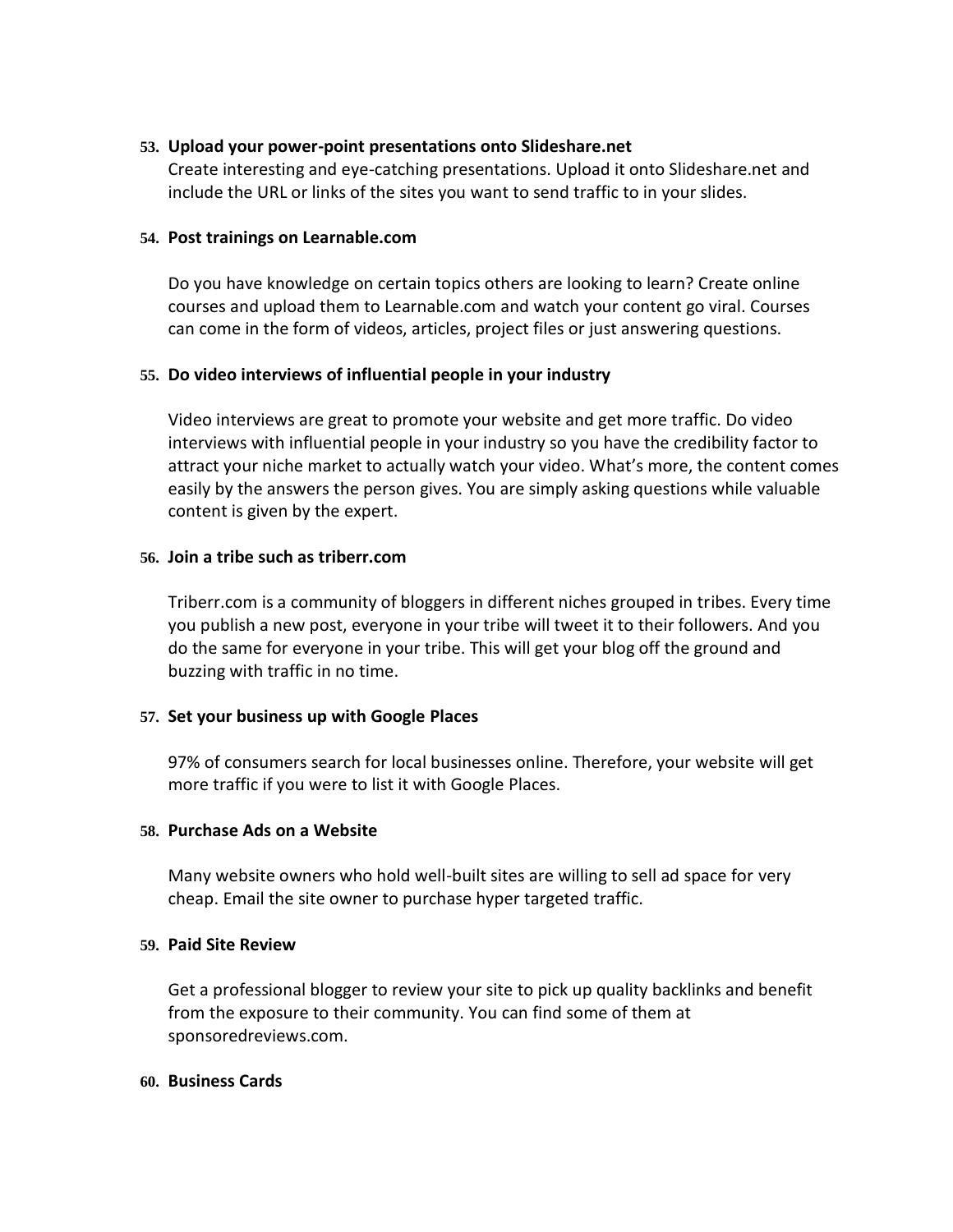Include your website URL on your business card and let people know about your site when you give it to them.

# **61. Give out Swag with your URL**

If you are looking for an offline method to promote your website, consider giving out swag. Everyone loves swag. Make the swag you dish out as cool as possible so that people actually wear it. Go to threadless.com for some inspiration.

# **62. Post Content on a Regular Basis**

To generate a regular readership on your website, produce content regularly. Try to get your next few posts on standby so that you can always get your content out on the same day even if your week gets crazy and you don't have a chance to create new content.

#### **63. Start a Podcast**

Start a Podcast to get your content out to the millions of people with iPods and other Apple products. It allows you to build up an audience who you can form strong relationships with. You can learn more about podcasting here: [Niche Podcasting](http://nichepodcasting.com/)

#### **64. Ask People to Stumble Your Posts**

Make your content interesting and StumbleUpon can be a huge source of traffic source for your site. Get your friends to stumble your content.

#### **65. Use the su.pr Link Shortener**

Su.pr is StumbleUpon's link shortener and when you use Su.pr to shorten a link it will automatically submit your content to StumbleUpon.

#### **66. SocialAdr**

SocialAdr is a social bookmarking service that allows you to have your bookmark saved by others in the community if you share the content of others. Users choose the content that they want to bookmark, bookmark it and SocialAdr automatically also bookmarks it on multiple bookmarking sites at once.

# **67. OnlyWire**

OnlyWire.com allows you to send your content to up to 45 social sharing sites at once. If you are using WordPress, utilize the OnlyWire plugin so that when you publish a post, your content will be bookmarked to the 45 social bookmarking sites.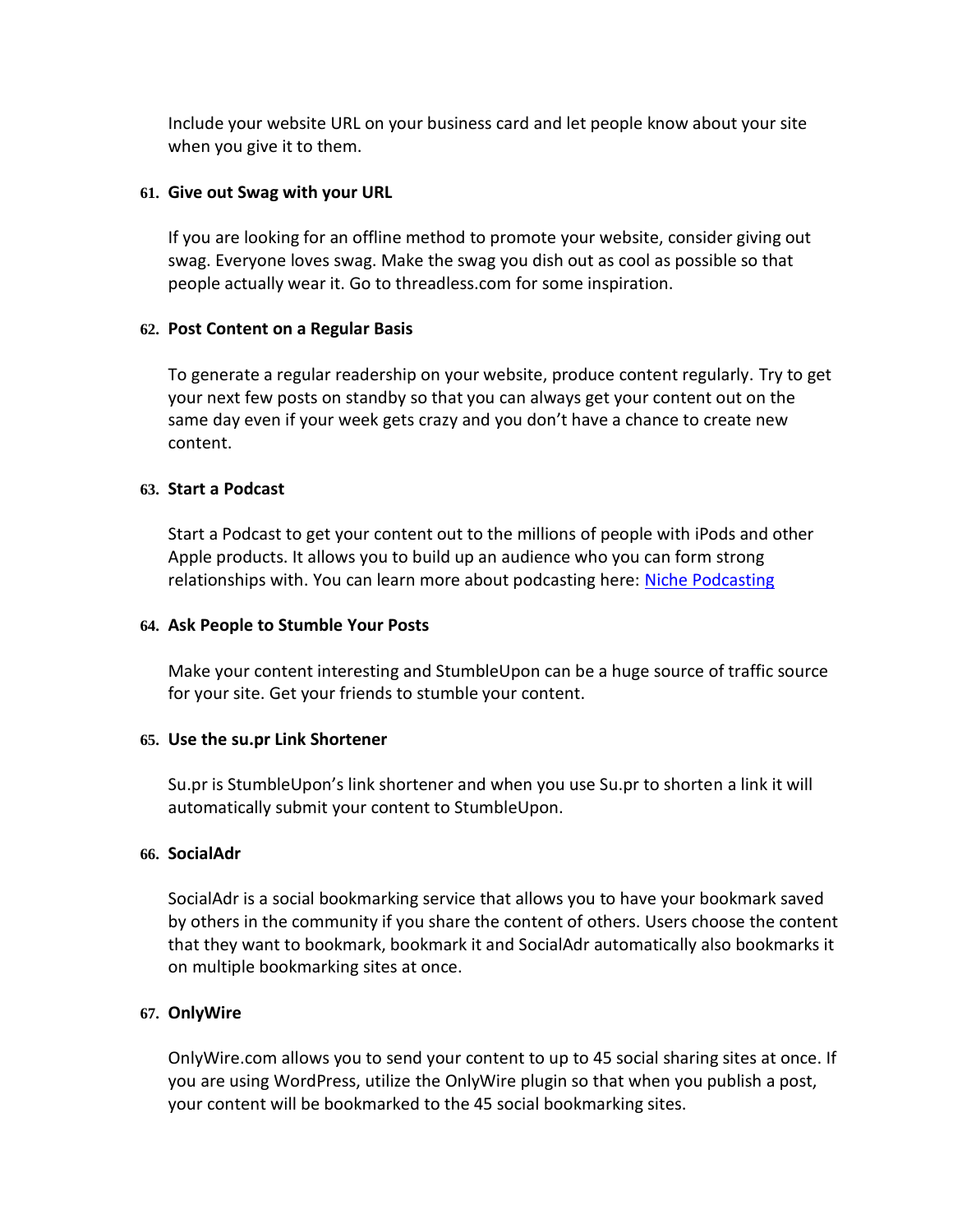#### **68. Install a Facebook "Like" button**

By just the click of a button on the Facebook Like buttons, people will be sharing your content with their community and sending traffic to your site. For WordPress users, you can use the WP FB Like plugin.

# **69. Link to your site in your Email Signature**

You can get traffic to your site with every email you send. Therefore, set up a custom signature with a link to your website. In addition, have it as an anchor text with the title of your site, because in that way, there is a good chance that it will get clicked.

# **70. Customize your 404 error page**

Suggest other content on your site to visitors with a custom designed 404 page. This is so that even if they accidentally land on that page, they don't bounce from your site.

# **71. Interlink your Pages**

Create links that link internally within your site because the more links you have within your content to other content on your site the better your site will rank in Google. This will also mean more traffic for you. Hence, interlink the pages on your site as often as is relevant.

# **72. Emphasize your Popular Content**

Popular content on your site is most likely to be shared by your visitors, which will in turn bring in more traffic for you. Therefore, make it easy for your visitors to find your best content.

# **73. Solo Ads**

Find a reputable list owner who guarantees a certain amount of clicks and work out a deal for the list owner to mail a list for you for a payment. This is list building technique you can use to generate more traffic to your site.

# **74. Create a controversial (yet industry-related) post**

Controversy and sensationalism are old tricks gain more traffic to your site but they still prove to be the most effective in getting your content shared virally on the internet. So, create a controversial post which is industry or niche related.

# **75. Pay for advertisement – PPC, CPC, CPA, CPL … to name a few**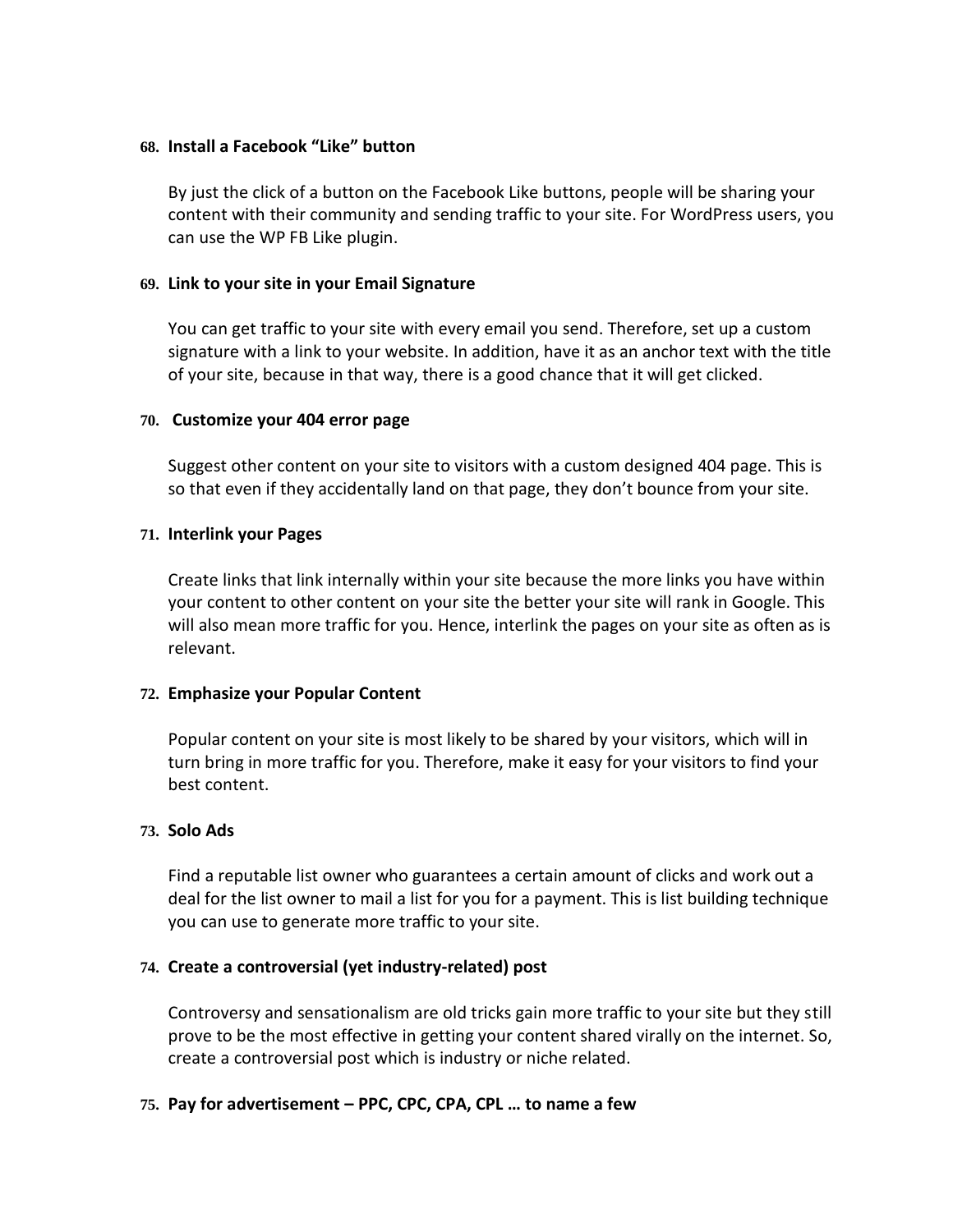Paying for advertisement is a fast way for your site to gain the exposure and recognition especially when it is a completely new site. However, it takes good, solid and valuegiving content to retain your viewership in the long term.

#### **76. Create a post "101 … " on anything**

We all love lists. Examples of lists include, 100 ways to achieve certain results or ranking lists like the top most popular songs etc. Create lists on anything or to make it more effective, create lists of a topic that is currently trending.

# **77. Speed up your Website**

When we talk about the internet, we are always talking about speed. When a website takes more than a few seconds to load some visitors will leave simply because they are impatient. Therefore speed up your website. This can be done by compressing your images or installing a w3 cache plugin to your WordPress site.

#### **78. Optimize your Images**

Optimize your images by compressing their size, label their alt tags and title so that they can be found by image search engines, such as Google Images, easily.

# **79. Get Quality Website Hosting**

Even if you can generate a lot of traffic to your website, your traffic might not have a site to visit if your website can't show because your website hosting is of low quality. Go with a host that is well established and has great customer service. A web host that is very reliable is [Hostgator.](http://www.hostgator.com/)

#### **80. Build Backlinks**

Link building is one of the surest ways to get your site ranked on Google so that you can direct massive amounts of traffic to your site. However, when building backlinks, always keep in mind that it is the quality of links over the quantity of links. One link from an authority site can do more for your site than 1,000 low quality links. Here's an excellent software that helps build you a ton of backlinks: [SEO Link Vine](http://www.seolinkvine.com/)

#### **81. Build Backlinks with Article Marketing**

One of the ways to build quality backlinks is through article marketing. Article marketing allows you to get your content in front of many different people, and direct them back to your site. In the author bio or resource section of articles, you are able to insert links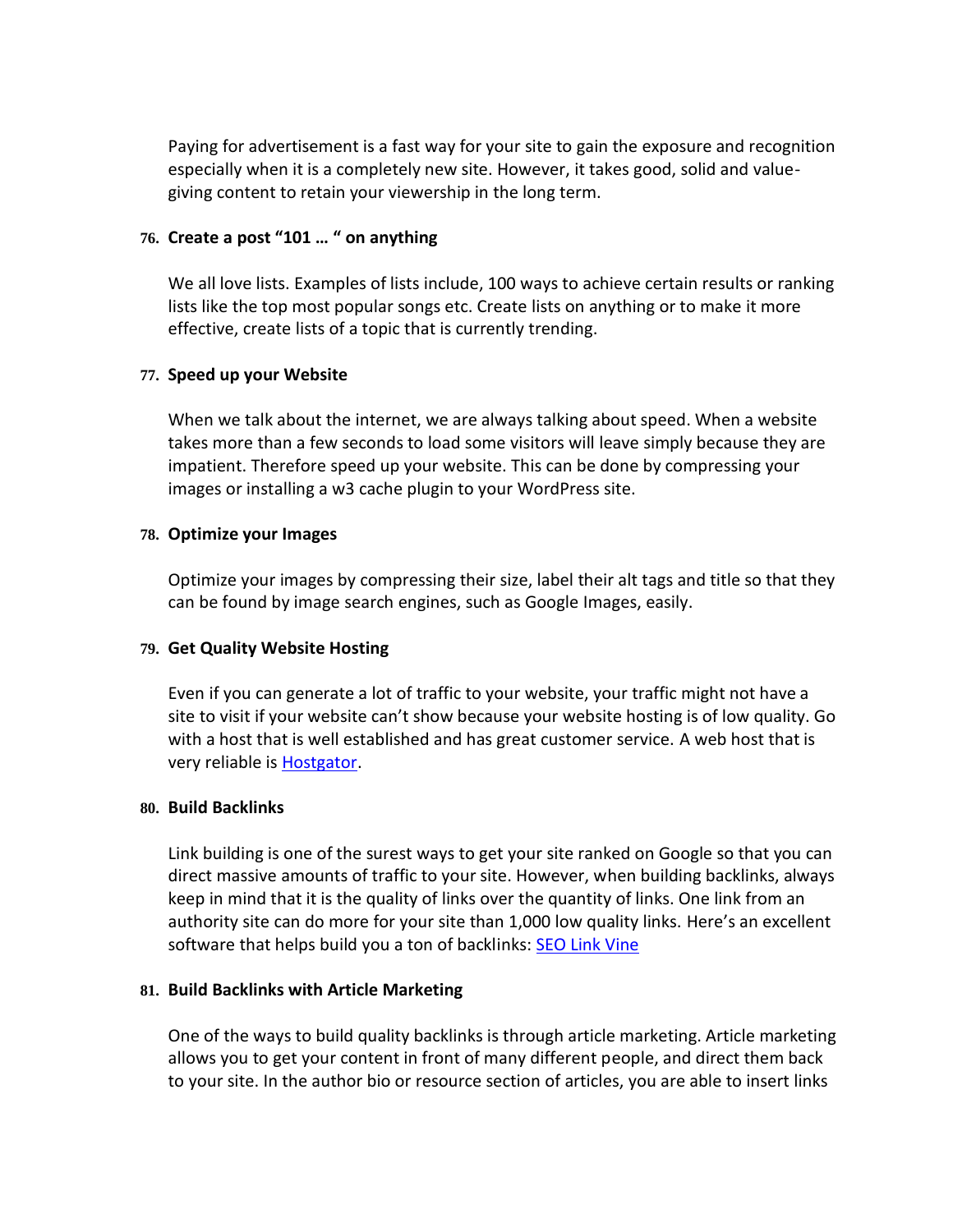or anchor texts and send traffic back to your site. An effective way of using the links is to send traffic to a squeeze page with a relevant opt in offer.

#### **82. Distribute Your Articles**

Once you have produced articles to be distributed to many article marketing directories, you can distribute your articles manually, or you can use the paid service *Distribute Your Articles* to send your articles to many article directories at once. Or use this software to help you: **Article Marketing Robot** 

#### **83. Use the Free Traffic System**

The Free Traffic System is a tool that publishes your content and backlinks to blogs that are relevant to your niche.

#### **84. Title Tag Optimization**

Ensure that your title tags include keywords you are trying to rank on the Google search engine. By doing that, you increase the chances of ranking in Google and getting more traffic from searches containing those keywords. Here's a cool software that automates your on-page optimisation: [SEO Pressor](http://seopressor.com/trial/index.php)

#### **85. Choose a Smart Domain**

A domain name that contains the keywords you are optimizing for actually gives you an advantage over everyone else trying to rank for those words.

#### **86. Add a translation widget to your site**

Install a translateion widget to your site if you want non-english traffic to your site. One such tool can be the Google Translate Tool.

#### **87. Submit your Site to Search Engines**

Manually submit your new site to Google, Yahoo and BING to inform that to crawul it on a regular basis. For a WordPress blog, install the Google XML Sitemaps plugin to enable crawling spiders to check out your site regularly.

# **88. Network with Other Bloggers in Your Niche**

Attend blogging events and network with other bloggers in your niche. The more relationships you build with other bloggers, the better. Tweetups are a great way to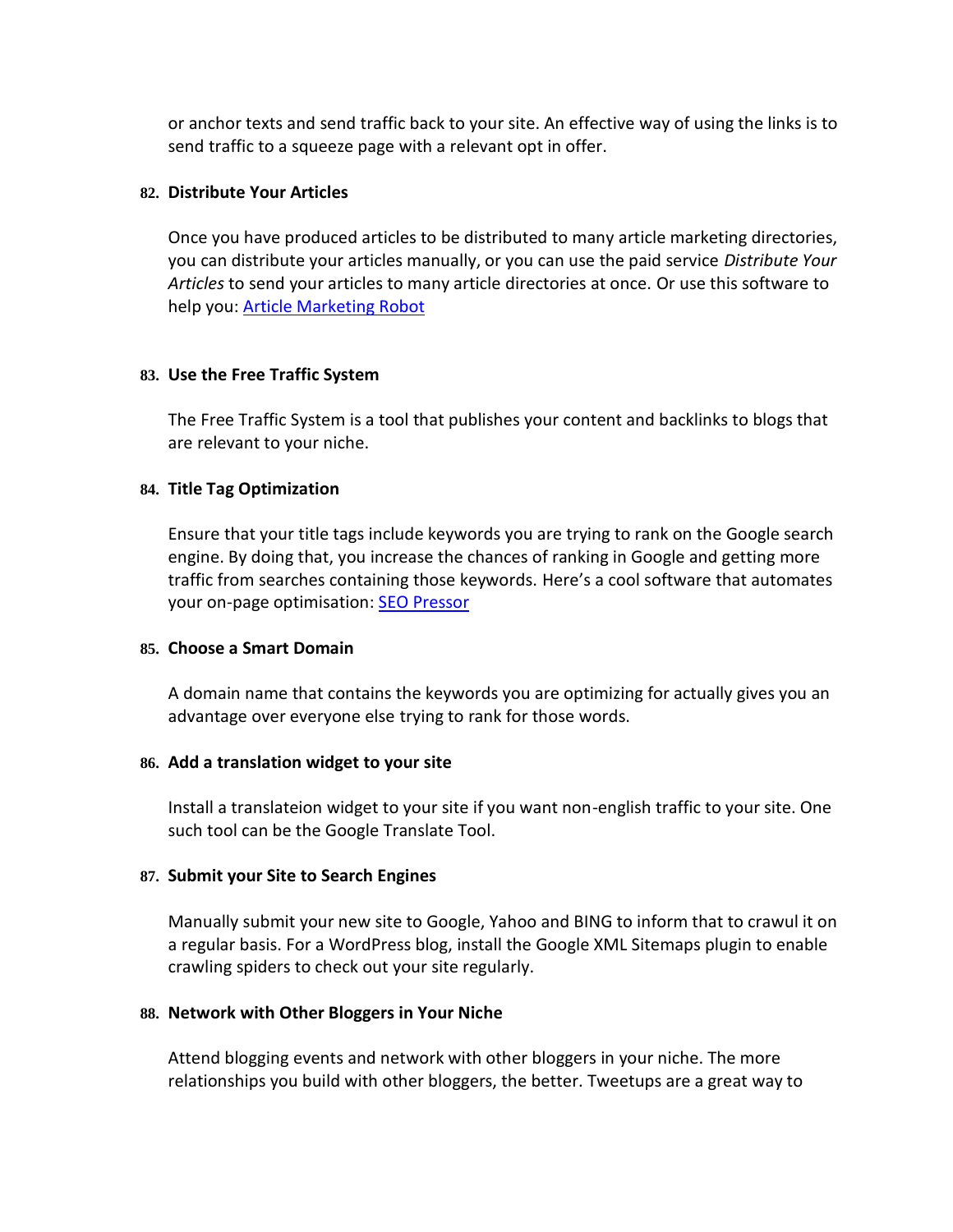meet people if you are on Twitter and Eventcast is a cool way to keep up with the events your friends are attending.

# **89. Install Google Analytics and Optimize Your Site**

Install Google Analytics to track variables that will give you insight into how to optimize you site. For WordPress bloggers, use the plugin Google Analyticator to easily install the Google Analytics tracking code. One tip is that by looking at the exit paths of visitors, you can see which pages should be tweaked to prevent people from bouncing from your site. You can find Google Analytics here:<http://www.google.com/analytics/>

# **90. Comment on other blogs**

Mashable and TechCrunch are big blogs where many people visit to read stuff. Be the first to comment on their posts for maximum visibility.

# **91. Add your Blog to Technorati**

Add your blog to Technorati and all of your blog posts will be imported there, giving your site powerful backlinks from an authority site every time you publish a post.

# **92. Spy on Your Competitors Links**

Find your biggest competitors by searching for your keywords in Google. Take the top results from there and spy on their backlinks. Copy your competitor's URL and paste it in the yahoo search bar in this manner: *link:pageurl -site:domain.com*

This will show you the links that are pointing to this page so that you can attempt to duplicate them.

# **93. Encourage Active Commenting**

Keep the conversation going on your website by answering comments with a question. One of the strategies to get your first comment is to be the first to comment in your own post. Your first comment can be asking people what they think about the post you wrote. Avoid putting them down if they disagree, and you'll have plenty of comments in no time. For WordPress users, consider installing the disqus commenting plugin, which allows users to login with Facebook or Twitter, and then share their comment with these networks.

# **94. Write about Twitter**